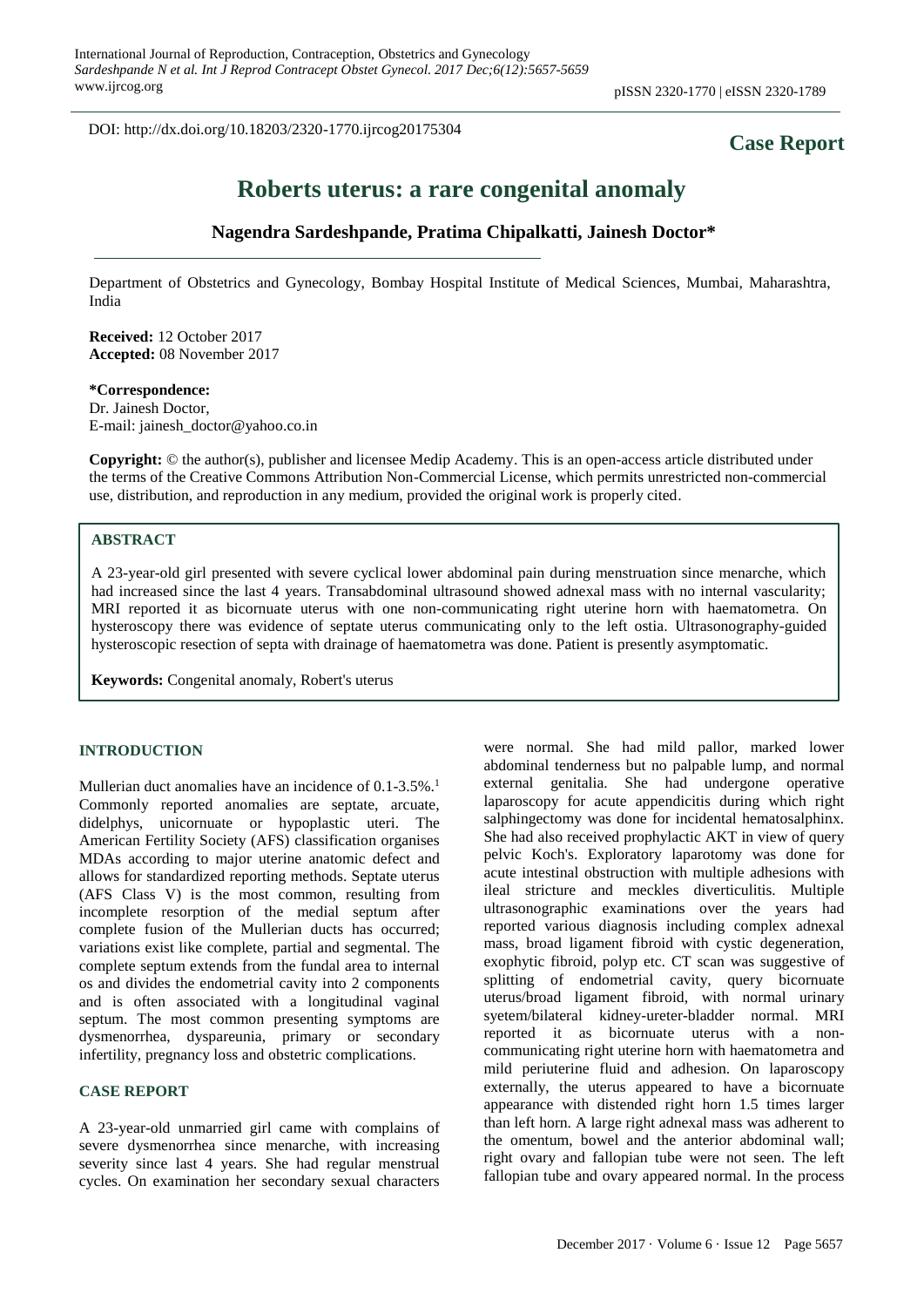of release of the adhesion there was accidental puncture of the adnexal mass with extravasation of chocolate coloured fluid, an evidence of endometriosis. On further dissection to separate the bladder from the uterus, accidental bladder injury occurred. On inspection of bladder mucosa there was evidence of endometriotic tissue invading through it. The bladder mucosa with the endometriotic invasion was excised and sent for histopathological evaluation.



**Figure 1: Bicornuate appearance of the uterus.**



**Figure 2: Bladder endometriosis.**



**Figure 3: Hysteroscopic small cavity with visualization of left ostia.**

Hysteroscopy was done to visualize the uterine cavity. There was evidence of septate uterus with a small cavity communicating to the only seen left ostia. Resectoscope was introduced and septal resection was attempted. On check hysteroscopy the cavity had enlarged but the right ostia could not be visualized. Futher surgical correction was aborted and an intrauterine catheter was kept in situ for 5 days with 10 ml saline distention. The patient was given three cycles of gonapeptidyl injections starting immediately post-surgery. The bladder biopsy was reported as bladder wall endometriosis. After completion of the course, she had normal menses. The next menses however she had recurrence of severe dysmenorrhea. Repeat USG was done which again detected presence of septum, with a collection beyond it in the right horn of the uterus. The patient underwent ultrasound guidedhysteroscopic resection of the septum in which the collection was confirmed to be a haematometra. Postresection normal intra-uterine cavity with endometrium was noted. A Foley's catheter with saline distention was placed in the right horn of uterus for 4 days. Relook hysteroscopy done after 4 months showed thickening of the right lateral wall of uterus with irregular endometrium. The patient then had normal menstrual cycles and is asymptomatic till date on cyclical OC pills. Repeat ultrasonography after 6 months was suggestive of a normal uterus with a normal endometrial lining.

## **DISCUSSION**

Robert's uterus or asymmetric septate uterus is a rare type of Mullerian duct anomaly and a variant of septate uterus (class V, American Society for Reproductive Medicine Classification), with very few cases of this variant being reported.<sup>2,3</sup> It was first reported by Robert in 19704. This condition is characterized by complete uterine septum dividing the endometrial cavity asymmetrically resulting in a non-communicating hemi-uterus with one blind horn causing haematometra and one communicating hemiuterus with a single cervix and a normal extrauterine morphology. On laparoscopy or laparotomy, the uterus shows normal fundal contour. As a result, there is obstruction to menstrual flow in one cavity, resulting in haematometra - the cause of cyclical post-menarcheal dysmenorrhea. It is usually accompanied by haematosalpinx and sometimes even endometriosis. Investigations done include ultrasonography, MRI pelvis, Hysterosalphingography and hysteroscopy with laparoscopy. The urinary system i.e. kidneys, ureters, bladder also need to be evaluated for anomalies by USG/CT scan, as they area known association.

MRI provides excellent tissue characterization helping in reliably differentiating septate from bicornuate uterus and also in diagnosing asymmetric septate uterus and is the gold standard investigation. 5-7 Coronal T2W images of MRI are ideal for demonstrating the uterine septum dividing the endometrial cavity asymmetrically along with the blind ending cavity and haematometra. T1W images show the haematometra and haematosalpinx as bright fluid in the endometrial cavity and dilated fallopian tube. Surgery can be done by open or minimally invasive